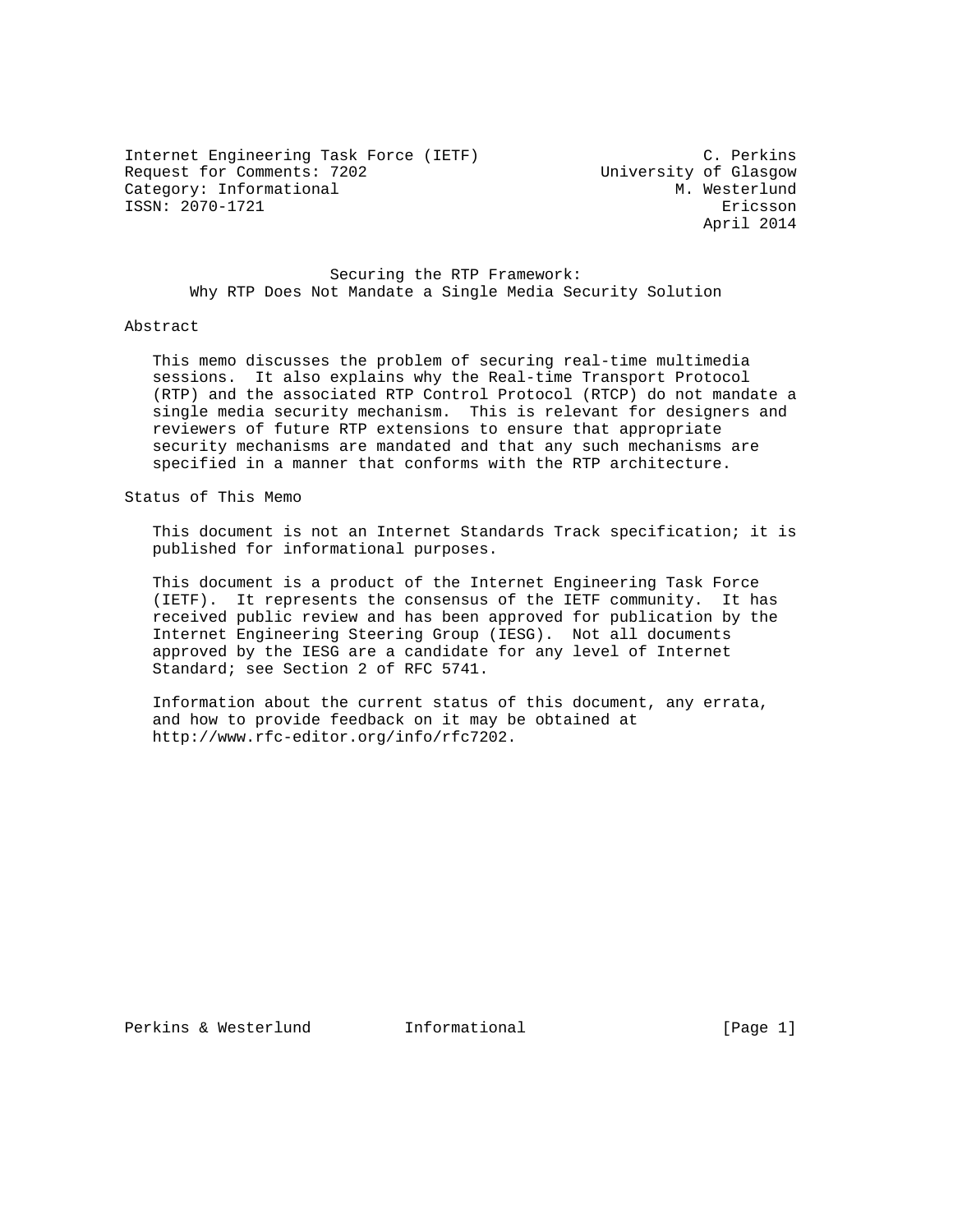## Copyright Notice

 Copyright (c) 2014 IETF Trust and the persons identified as the document authors. All rights reserved.

 This document is subject to BCP 78 and the IETF Trust's Legal Provisions Relating to IETF Documents (http://trustee.ietf.org/license-info) in effect on the date of publication of this document. Please review these documents carefully, as they describe your rights and restrictions with respect to this document. Code Components extracted from this document must include Simplified BSD License text as described in Section 4.e of the Trust Legal Provisions and are provided without warranty as described in the Simplified BSD License.

Table of Contents

|  | 2. RTP Applications and Deployment Scenarios 3                   |                |
|--|------------------------------------------------------------------|----------------|
|  |                                                                  | $\overline{4}$ |
|  | 4. RTP Session Establishment and Key Management 5                |                |
|  | 5. On the Requirement for Strong Security in Framework Protocols | - 5            |
|  | 6. Securing the RTP Framework 6                                  |                |
|  | - 8                                                              |                |
|  | 8. Security Considerations 8                                     |                |
|  |                                                                  |                |
|  | 10. Informative References 8                                     |                |
|  |                                                                  |                |

## 1. Introduction

 The Real-time Transport Protocol (RTP) [RFC3550] is widely used for voice over IP, Internet television, video conferencing, and other real-time and streaming media applications. Despite this use, the basic RTP specification provides only limited options for media security and defines no standard key exchange mechanism. Rather, a number of extensions are defined that can provide confidentiality and authentication of RTP media streams and RTP Control Protocol (RTCP) messages. Other mechanisms define key exchange protocols. This memo outlines why it is appropriate that multiple extension mechanisms are defined rather than mandating a single security and keying mechanism for all users of RTP.

 The IETF policy "Strong Security Requirements for Internet Engineering Task Force Standard Protocols" [RFC3365] (the so-called "Danvers Doctrine") states that "we MUST implement strong security in all protocols to provide for the all too frequent day when the protocol comes into widespread use in the global Internet". The security mechanisms defined for use with RTP allow these requirements

Perkins & Westerlund Informational [Page 2]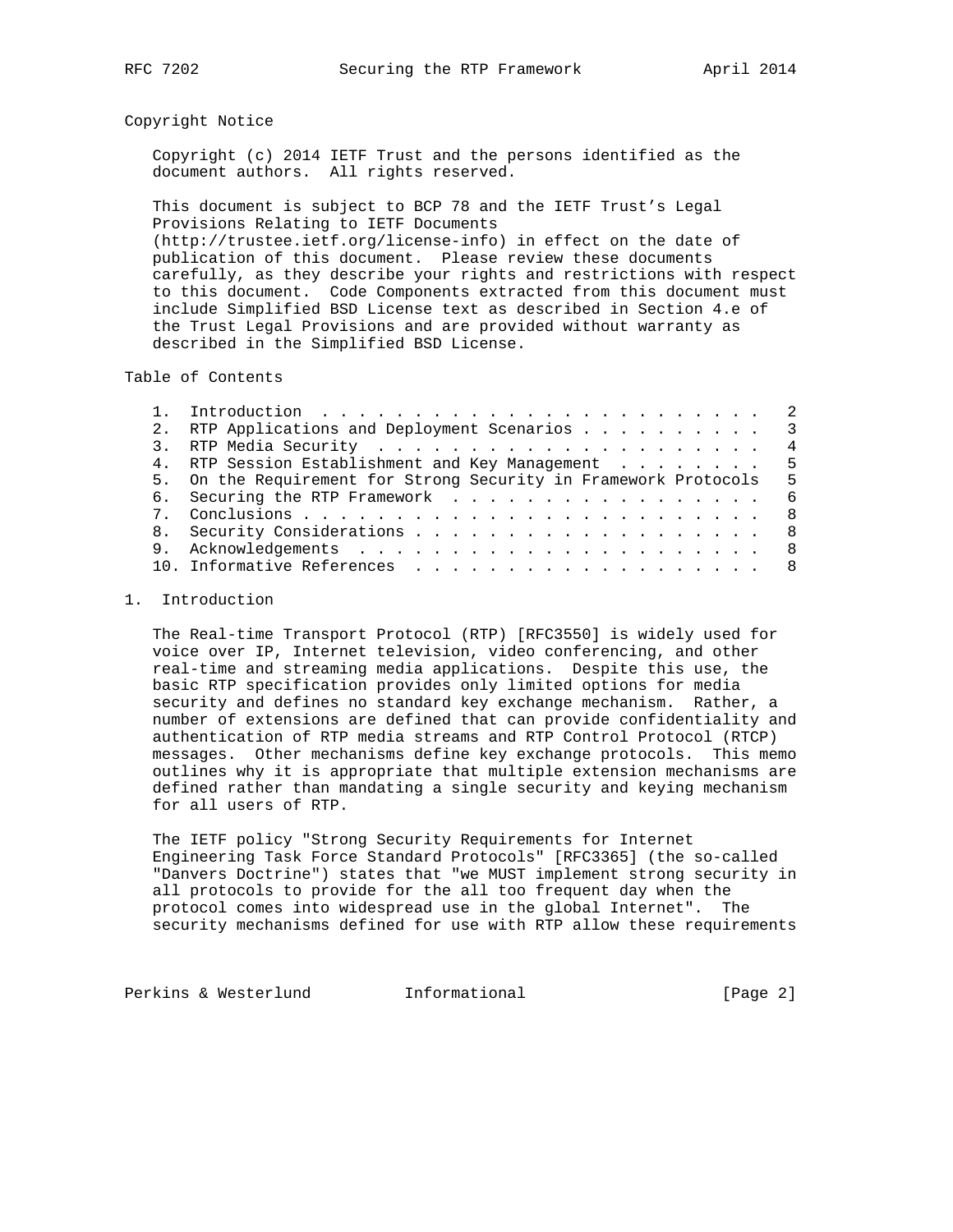to be met. However, since RTP is a protocol framework that is suitable for a wide variety of use cases, there is no single security mechanism that is suitable for every scenario. This memo outlines why this is the case and discusses how users of RTP can meet the requirement for strong security.

 This document provides high-level guidance on how to handle security issues for the various types of components within the RTP framework as well as the role of the service or application using RTP to ensure strong security is implemented. This document does not provide the guidance that an individual implementer, or even specifier of an RTP application, really can use to determine what security mechanism they need to use; that is not intended with this document.

 A non-exhaustive list of the RTP security options available at the time of this writing is outlined in [RFC7201]. This document gives an overview of the available RTP solutions and provides guidance on their applicability for different application domains. It also attempts to provide an indication of actual and intended usage at the time of writing as additional input to help with considerations such as interoperability, availability of implementations, etc.

2. RTP Applications and Deployment Scenarios

 The range of application and deployment scenarios where RTP has been used includes, but is not limited to, the following:

- o Point-to-point voice telephony;
- o Point-to-point video conferencing and telepresence;
- o Centralized group video conferencing and telepresence, using a Multipoint Conference Unit (MCU) or similar central middlebox;
- o Any Source Multicast (ASM) video conferencing using the lightweight sessions model (e.g., the Mbone conferencing tools);
- o Point-to-point streaming audio and/or video (e.g., on-demand TV or movie streaming);
- o Source-Specific Multicast (SSM) streaming to large receiver groups (e.g., IPTV streaming by residential ISPs or the Third Generation Partnership Project (3GPP) Multimedia/Broadcast Multicast Service [T3GPP.26.346]);
- o Replicated unicast streaming to a group of receivers;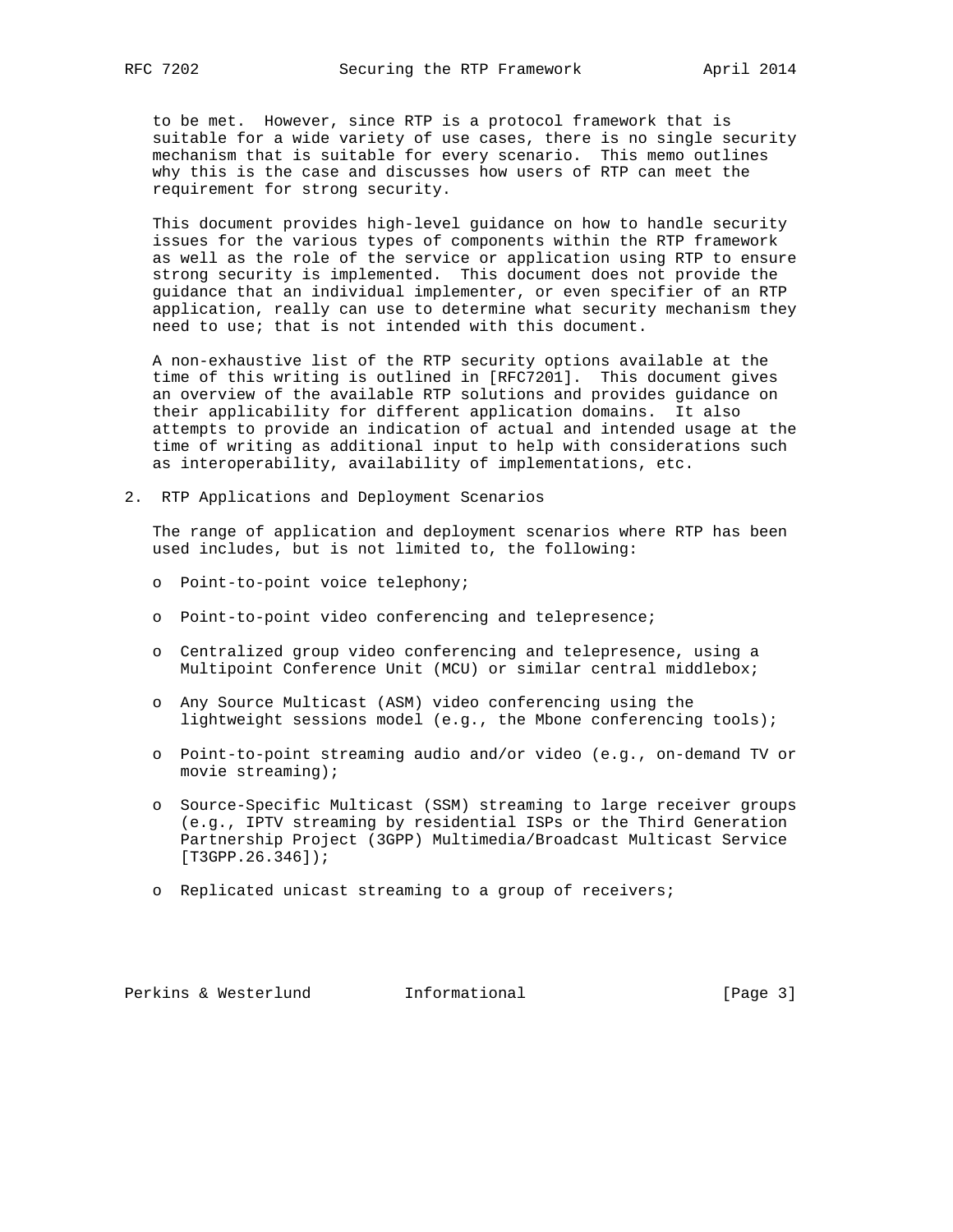- o Interconnecting components in music production studios and video editing suites;
- o Interconnecting components of distributed simulation systems; and
- o Streaming real-time sensor data (e.g., electronic Very Long Baseline Interferometry (e-VLBI) radio astronomy).

 As can be seen, these scenarios vary from point-to-point sessions to very large multicast groups, from interactive to non-interactive, and from low bandwidth (kilobits per second) telephony to high bandwidth (multiple gigabits per second) video and data streaming. While most of these applications run over UDP [RFC0768], some use TCP [RFC0793] [RFC4614] or the Datagram Congestion Control Protocol (DCCP) [RFC4340] as their underlying transport. Some run on highly reliable optical networks, while others use low-rate unreliable wireless networks. Some applications of RTP operate entirely within a single trust domain, while others run interdomain with untrusted (and, in some cases, potentially unknown) users. The range of scenarios is wide and growing both in number and in heterogeneity.

3. RTP Media Security

 The wide range of application scenarios where RTP is used has led to the development of multiple solutions for securing RTP media streams and RTCP control messages, considering different requirements.

 Perhaps the most widely applicable of these security options is the Secure RTP (SRTP) framework [RFC3711]. This is an application-level media security solution, encrypting the media payload data (but not the RTP headers) to provide confidentiality and supporting source origin authentication as an option. SRTP was carefully designed to be low overhead, including operating on links subject to RTP header compression, and to support the group communication and third-party performance monitoring features of RTP across a range of networks.

 SRTP is not the only media security solution for RTP, however, and alternatives can be more appropriate in some scenarios, perhaps due to ease of integration with other parts of the complete system. In addition, SRTP does not address all possible security requirements, and other solutions are needed in cases where SRTP is not suitable. For example, ISMACryp payload-level confidentiality [ISMACryp2] is appropriate for some types of streaming video application, but is not suitable for voice telephony, and uses features that are not provided by SRTP.

Perkins & Westerlund Informational [Page 4]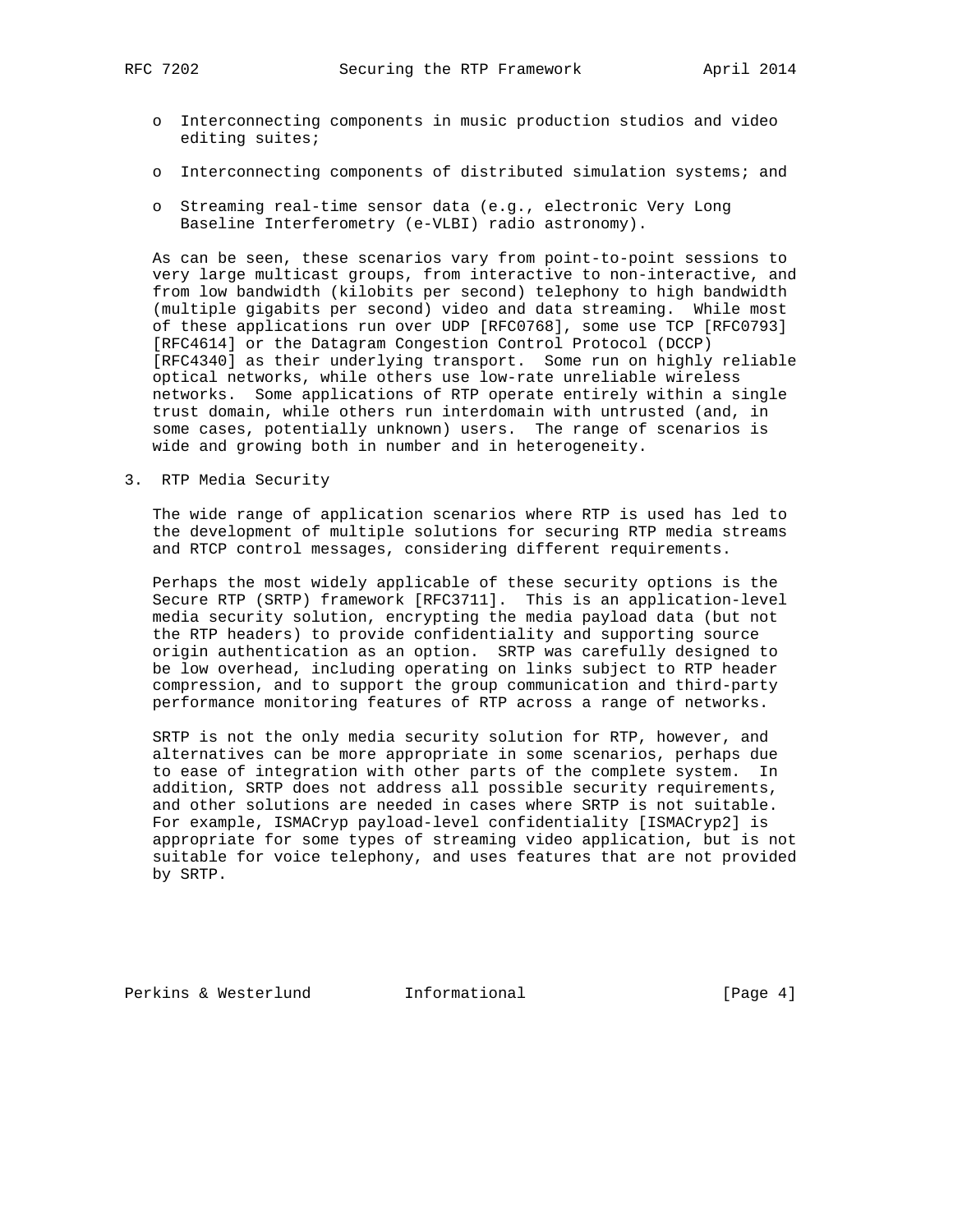The range of available RTP security options, and their applicability to different scenarios, is outlined in [RFC7201]. At the time of this writing, there is no media security protocol that is appropriate for all the environments where RTP is used. Multiple RTP media security protocols are expected to remain in wide use for the foreseeable future.

4. RTP Session Establishment and Key Management

 A range of different protocols for RTP session establishment and key exchange exist, matching the diverse range of use cases for the RTP framework. These mechanisms can be split into two categories: those that operate in band on the media path and those that are out of band and operate as part of the session establishment signaling channel. The requirements for these two classes of solutions are different, and a wide range of solutions have been developed in this space.

 A more-detailed survey of requirements for media security management protocols can be found in [RFC5479]. As can be seen from that memo, the range of use cases is wide, and there is no single key management protocol that is appropriate for all scenarios. The solutions have been further diversified by the existence of infrastructure elements, such as authentication systems, that are tied to the key management. The most important and widely used keying options for RTP sessions at the time of this writing are described in [RFC7201].

5. On the Requirement for Strong Security in Framework Protocols

 The IETF requires that all protocols provide a strong, mandatory-to implement security solution [RFC3365]. This is essential for the overall security of the Internet to ensure that all implementations of a protocol can interoperate in a secure way. Framework protocols offer a challenge for this mandate, however, since they are designed to be used by different classes of applications in a wide range of different environments. The different use cases for the framework have different security requirements, and implementations designed for different environments are generally not expected to interwork.

 RTP is an example of a framework protocol with wide applicability. The wide range of scenarios described in Section 2 show the issues that arise in mandating a single security mechanism for this type of framework. It would be desirable if a single media security solution, and a single key management solution, could be developed that is suitable for applications across this range of use scenarios. The authors are not aware of any such solution, however, and believe it is unlikely that any such solution will be developed. In part, this is because applications in the different domains are not intended to interwork, so there is no incentive to develop a single

Perkins & Westerlund Informational [Page 5]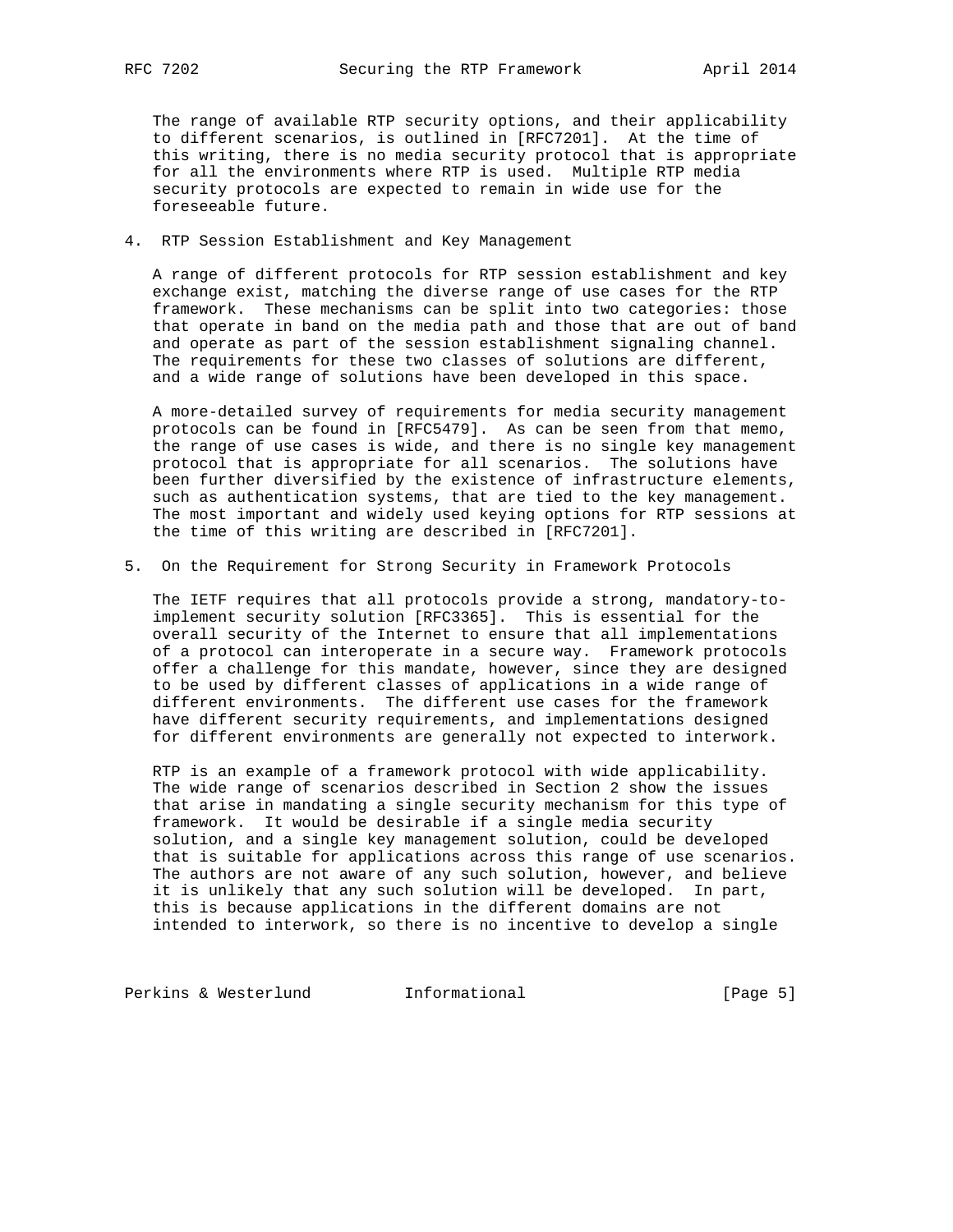mechanism. More importantly, though, the security requirements for the different usage scenarios vary widely, and an appropriate security mechanism in one scenario simply does not work for some other scenarios.

 For a framework protocol, it appears that the only sensible solution to the strong security requirement of [RFC3365] is to develop and use building blocks for the basic security services of confidentiality, integrity protection, authorization, authentication, and so on. When new uses for the framework protocol arise, they need to be studied to determine if the existing security building blocks can satisfy the requirements, or if new building blocks need to be developed.

 Therefore, when considering the strong and mandatory-to-implement security mechanism for a specific class of applications, one has to consider what security building blocks need to be integrated, or if any new mechanisms need to be defined to address specific issues relating to this new class of application. To maximize interoperability, it is important that common media security and key management mechanisms are defined for classes of application with similar requirements. The IETF needs to participate in this selection of security building blocks for each class of applications that use the protocol framework and are expected to interoperate, in cases where the IETF has the appropriate knowledge of the class of applications.

6. Securing the RTP Framework

 The IETF requires that protocols specify mandatory-to-implement (MTI) strong security [RFC3365]. This applies to the specification of each interoperable class of application that makes use of RTP. However, RTP is a framework protocol, so the arguments made in Section 5 also apply. Given the variability of the classes of application that use RTP, and the variety of the currently available security mechanisms described in [RFC7201], no one set of MTI security options can realistically be specified that apply to all classes of RTP applications.

 Documents that define an interoperable class of applications using RTP are subject to [RFC3365], and thus need to specify MTI security mechanisms. This is because such specifications do fully specify interoperable applications that use RTP. Examples of such documents under development in the IETF at the time of this writing are "WebRTC Security Architecture" [WebRTC-SEC] and "Real Time Streaming Protocol 2.0 (RTSP)" [RTSP]. It is also expected that a similar document will be produced for voice-over-IP applications using SIP and RTP.

Perkins & Westerlund Informational [Page 6]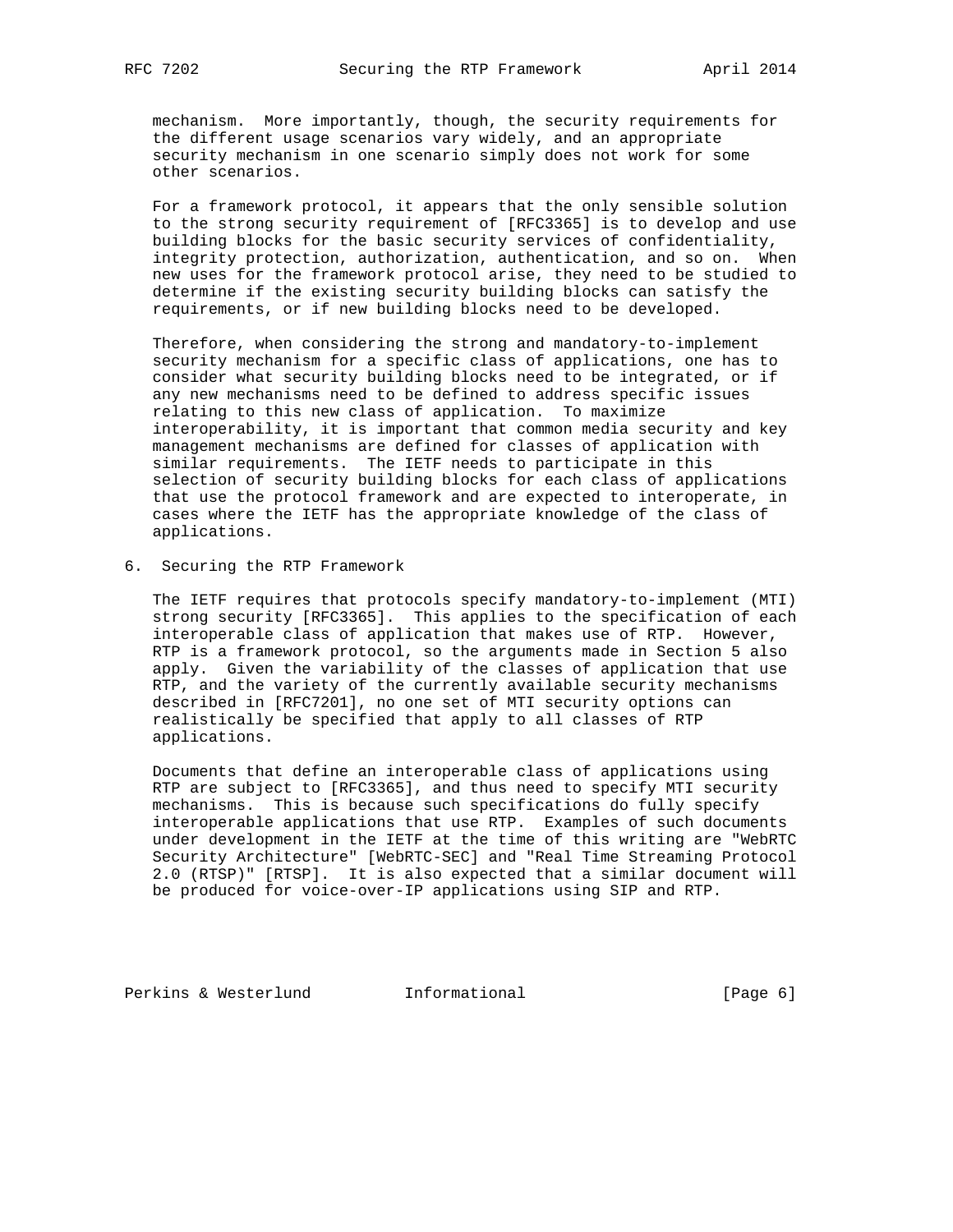The RTP framework includes several extension points. Some extensions can significantly change the behavior of the protocol to the extent that applications using the extension form a separate interoperable class of applications to those that have not been extended. Other extension points are defined in such a manner that they can be used (largely) independently of the class of applications using RTP. Two important extension points that are independent of the class of applications are RTP payload formats and RTP profiles.

 An RTP payload format defines how the output of a media codec can be used with RTP. At the time of this writing, there are over 70 RTP payload formats defined in published RFCs, with more in development. It is appropriate for an RTP payload format to discuss the specific security implications of using that media codec with RTP. However, an RTP payload format does not specify an interoperable class of applications that use RTP since, in the vast majority of cases, a media codec and its associated RTP payload format can be used with many different classes of application. As such, an RTP payload format is neither secure in itself nor something to which [RFC3365] applies. Future RTP payload format specifications need to explicitly state this and include a reference to this memo for explanation. It is not appropriate for an RTP payload format to mandate the use of SRTP [RFC3711], or any other security building blocks, since that RTP payload format might be used by different classes of application that use RTP and that have different security requirements.

 RTP profiles are larger extensions that adapt the RTP framework for use with particular classes of application. In some cases, those classes of application might share common security requirements so that it could make sense for an RTP profile to mandate particular security options and building blocks (the RTP/SAVP profile [RFC3711] is an example of this type of RTP profile). In other cases, though, an RTP profile is applicable to such a wide range of applications that it would not make sense for that profile to mandate particular security building blocks be used (the RTP/AVPF profile [RFC4585] is an example of this type of RTP profile, since it provides building blocks that can be used in different styles of application). A new RTP profile specification needs to discuss whether or not it makes sense to mandate particular security building blocks that need to be used with all implementations of that profile; however, there is no expectation that all RTP profiles will mandate particular security solutions. RTP profiles that do not specify an interoperable usage for a particular class of RTP applications are neither secure in themselves nor something to which [RFC3365] applies; any future RTP profiles in this category need to explicitly state this with justification and include a reference to this memo.

Perkins & Westerlund 1nformational 100 [Page 7]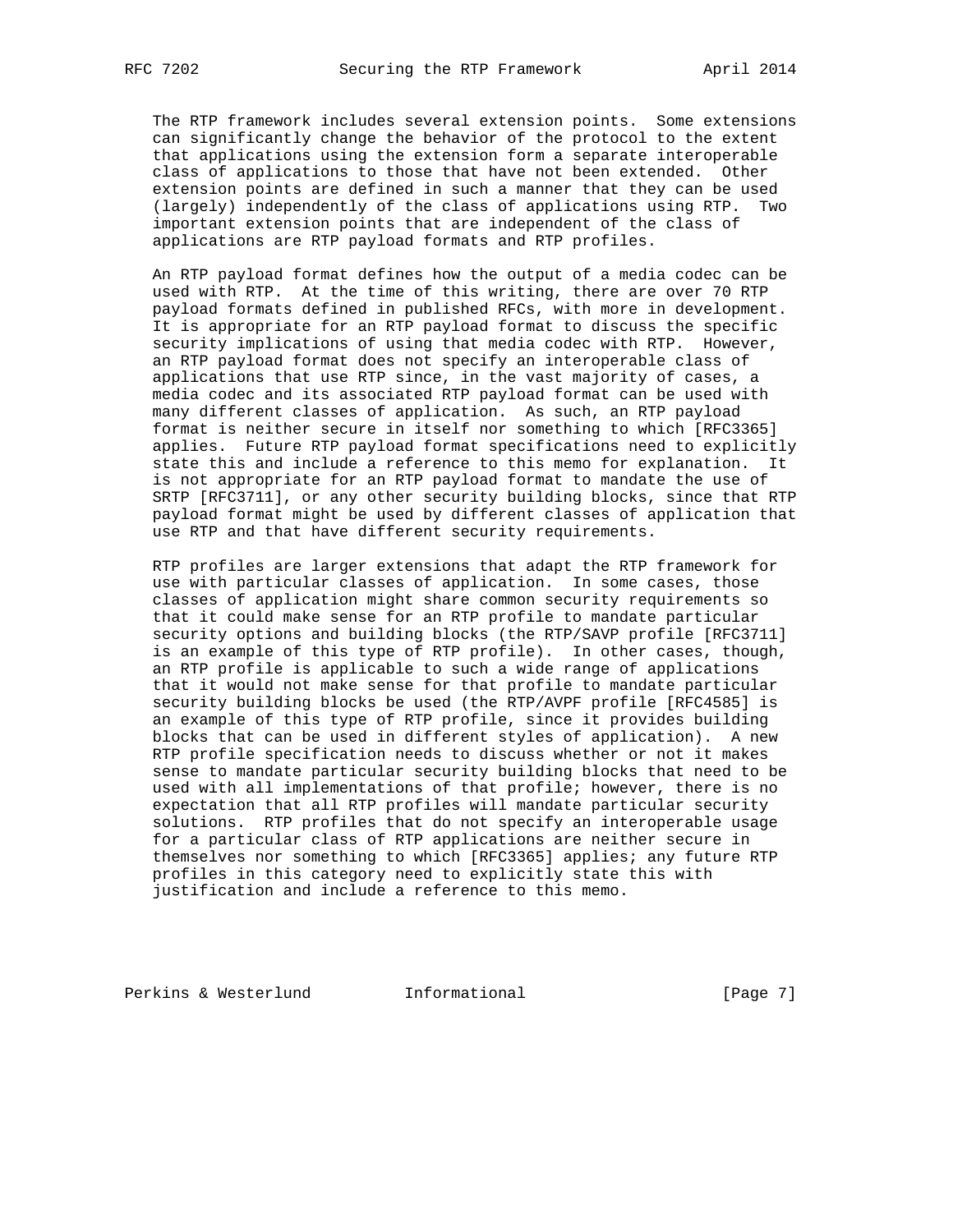## 7. Conclusions

 The RTP framework is used in a wide range of different scenarios with no common security requirements. Accordingly, neither SRTP [RFC3711] nor any other single media security solution or keying mechanism can be mandated for all uses of RTP. In the absence of a single common security solution, it is important to consider what mechanisms can be used to provide strong and interoperable security for each different scenario where RTP applications are used. This will require analysis of each class of application to determine the security requirements for the scenarios in which they are to be used, followed by the selection of MTI security building blocks for that class of application, including the desired RTP traffic protection and key management. A non-exhaustive list of the RTP security options available at the time of this writing is outlined in [RFC7201]. It is expected that each class of application will be supported by a memo describing what security options are mandatory to implement for that usage scenario.

8. Security Considerations

This entire memo is about mandatory-to-implement security.

9. Acknowledgements

 Thanks to Ralph Blom, Hannes Tschofenig, Dan York, Alfred Hoenes, Martin Ellis, Ali Begen, Keith Drage, Ray van Brandenburg, Stephen Farrell, Sean Turner, John Mattsson, and Benoit Claise for their feedback.

- 10. Informative References
	- [ISMACryp2] Internet Streaming Media Alliance (ISMA), "ISMA Encryption and Authentication Version 2.0", November 2007, <http://www.oipf.tv/images/site/DOCS/mpegif/ISMA/ isma\_easpec2.0.pdf>.
	- [RFC0768] Postel, J., "User Datagram Protocol", STD 6, RFC 768, August 1980.
	- [RFC0793] Postel, J., "Transmission Control Protocol", STD 7, RFC 793, September 1981.
	- [RFC3365] Schiller, J., "Strong Security Requirements for Internet Engineering Task Force Standard Protocols", BCP 61, RFC 3365, August 2002.

Perkins & Westerlund 1nformational 100 [Page 8]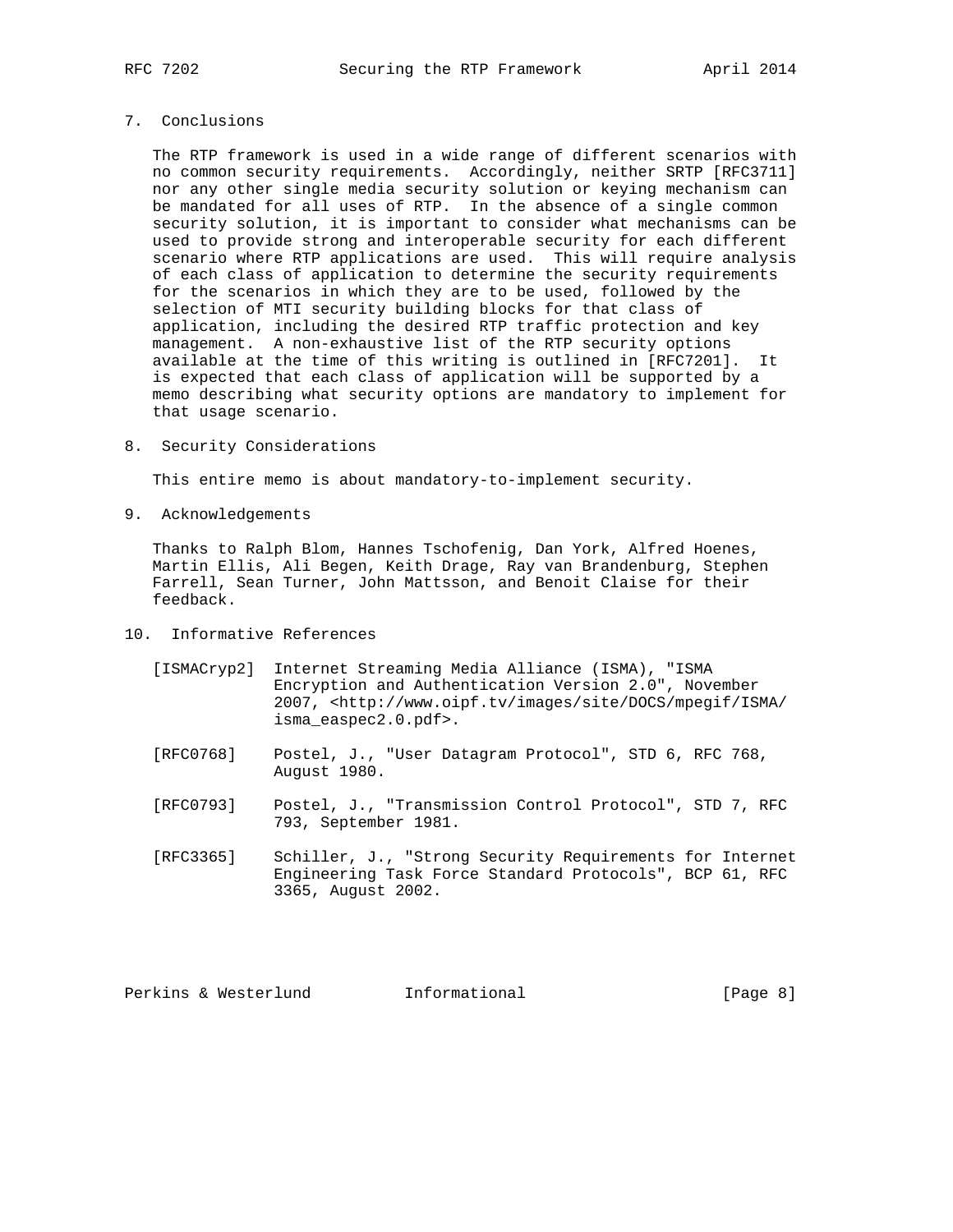- [RFC3550] Schulzrinne, H., Casner, S., Frederick, R., and V. Jacobson, "RTP: A Transport Protocol for Real-Time Applications", STD 64, RFC 3550, July 2003.
- [RFC3711] Baugher, M., McGrew, D., Naslund, M., Carrara, E., and K. Norrman, "The Secure Real-time Transport Protocol (SRTP)", RFC 3711, March 2004.
- [RFC4340] Kohler, E., Handley, M., and S. Floyd, "Datagram Congestion Control Protocol (DCCP)", RFC 4340, March 2006.
- [RFC4585] Ott, J., Wenger, S., Sato, N., Burmeister, C., and J. Rey, "Extended RTP Profile for Real-time Transport Control Protocol (RTCP)-Based Feedback (RTP/AVPF)", RFC 4585, July 2006.
- [RFC4614] Duke, M., Braden, R., Eddy, W., and E. Blanton, "A Roadmap for Transmission Control Protocol (TCP) Specification Documents", RFC 4614, September 2006.
- [RFC5479] Wing, D., Fries, S., Tschofenig, H., and F. Audet, "Requirements and Analysis of Media Security Management Protocols", RFC 5479, April 2009.
- [RFC7201] Westerlund, M. and C. Perkins, "Options for Securing RTP Sessions", RFC 7201, April 2014.
- [RTSP] Schulzrinne, H., Rao, A., Lanphier, R., Westerlund, M., and M. Stiemerling, "Real Time Streaming Protocol 2.0 (RTSP)", Work in Progress, February 2014.

[T3GPP.26.346]

 3GPP, "Multimedia Broadcast/Multicast Service (MBMS); Protocols and codecs", 3GPP TS 26.346 10.7.0, March 2013, <http://www.3gpp.org/ftp/Specs/html-info/26346.htm>.

 [WebRTC-SEC] Rescorla, E., "WebRTC Security Architecture", Work in Progress, February 2014.

Perkins & Westerlund 1nformational 100 (Page 9)